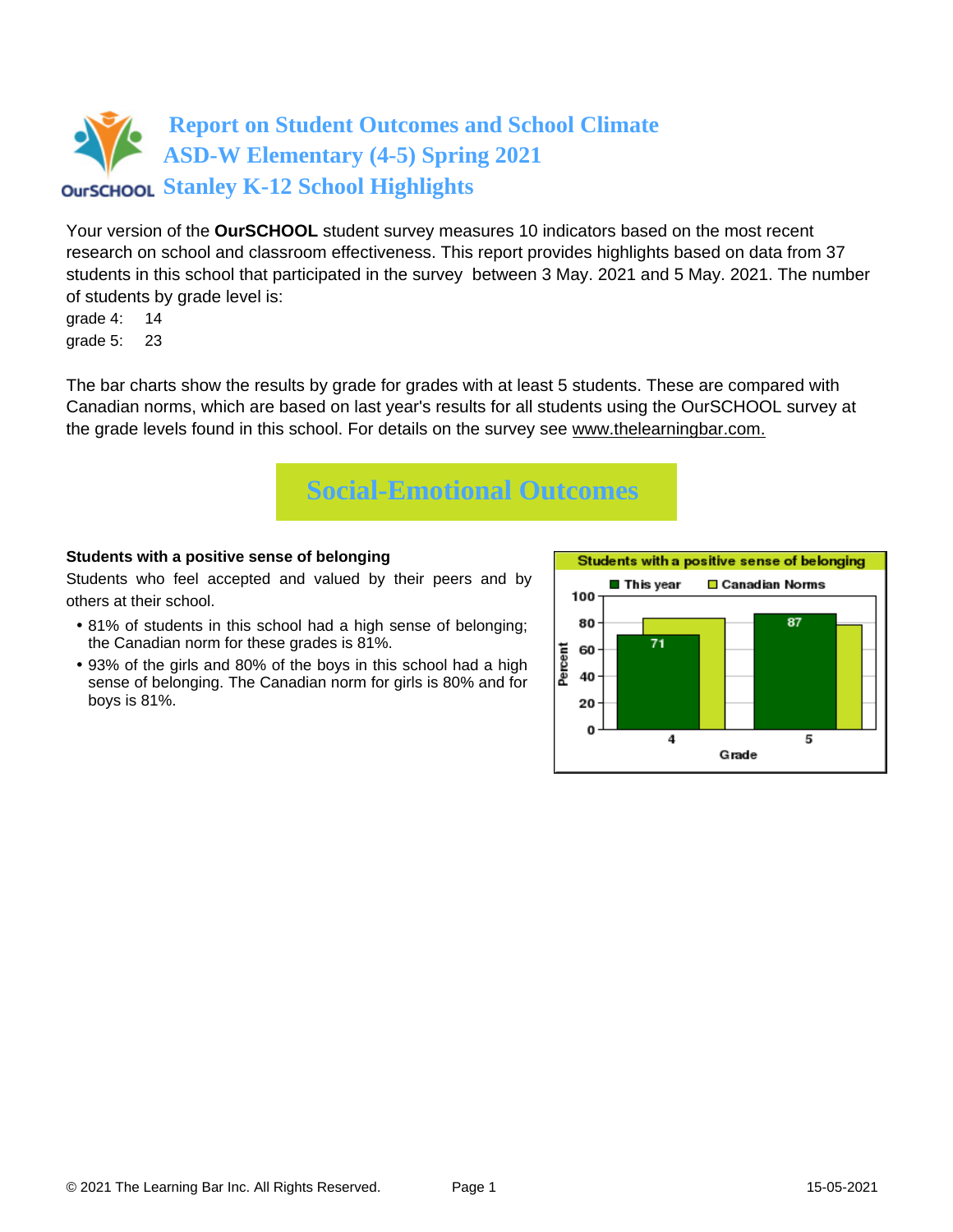

## **DRIVERS of Student Outcomes**

### **Rigor**

Students who find the classroom instruction is well-organized, with a clear purpose, and with immediate and appropriate feedback that helps them learn.

• In this school, students rated rigor 8 out of 10; the Canadian norm for these grades is 8.4.

### **Bullying and Exclusion**

Students who are subjected to physical, social, or verbal bullying, or are bullied over the internet.

- 41% of students in this school were victims of moderate to severe bullying in the previous month; the Canadian norm for these grades is 30%.
- 27% of the girls and 45% of the boys in this school were victims of moderate to severe bullying in the previous month. The Canadian norm for girls is 27% and for boys is 32%.



 $\overline{4}$ 

Grade

40 20  $\Omega$ 

#### **Feel safe attending this school**

Students who feel safe at school as well as going to and from school.

- 70% of students felt safe attending the school; the Canadian norm for these grades is 65%.
- 73% of the girls and 75% of the boys felt safe attending the school. The Canadian norm for girls is 67% and for boys is 64%.

5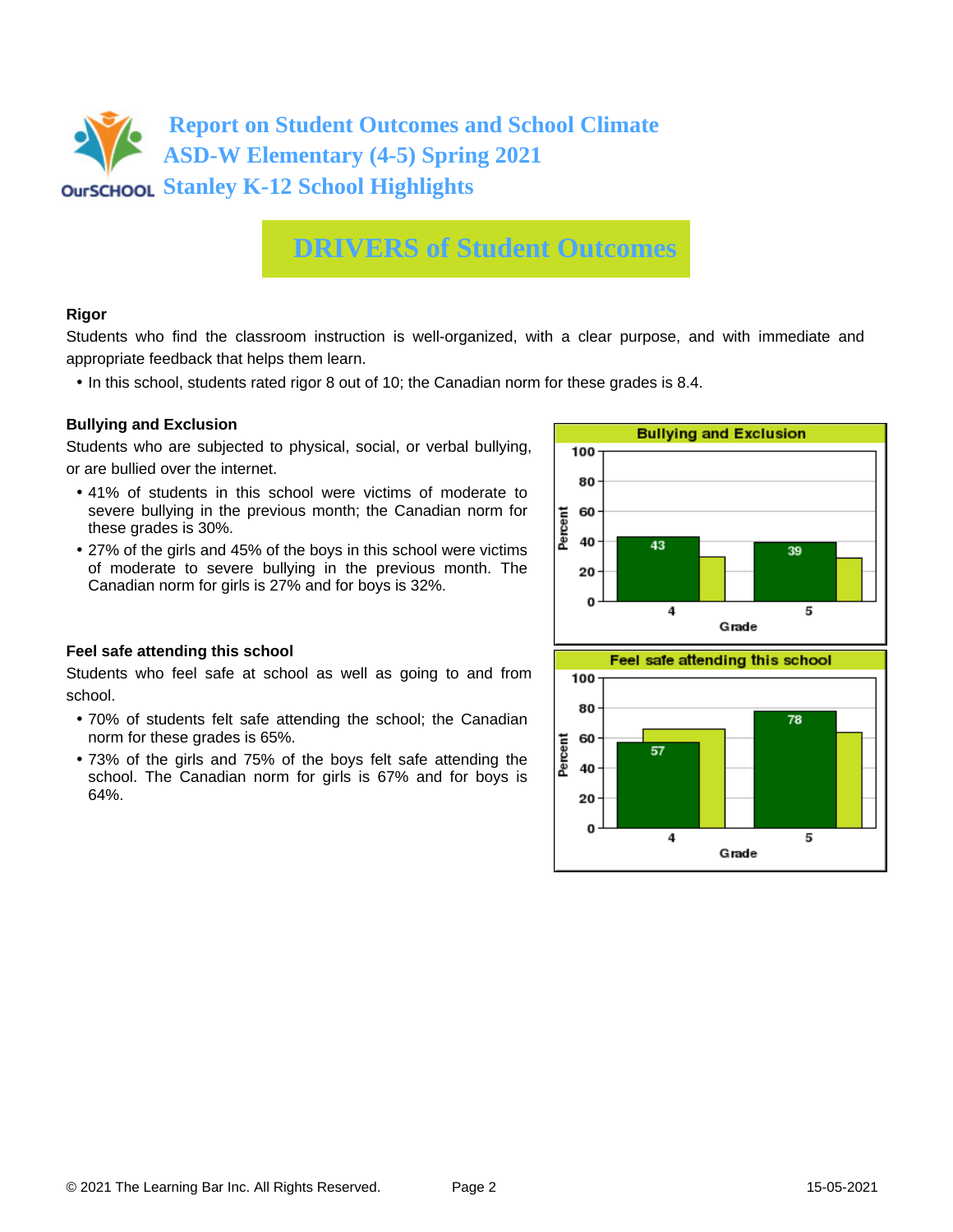**Report on Student Outcomes and School Climate ASD-W Elementary (4-5) Spring 2021 OUTSCHOOL Stanley K-12 School Highlights** 

## **Demographic Factors**

### **Language spoken at home**

Students are asked to indicate the language they speak most often at home.

- 95% of students in this school speak English at home.
- 0% of students in this school speak French at home.
- 0% of students in this school speak other languages at home.
- 5% of students in this school speak English and French at home.
- 0% of students in this school speak English and another languages at home.
- 0% of students in this school speak French and another languages at home.

#### **Time student has lived in Canada**

Students who were born in Canada.

- 97% of students in this school were born in Canada.
- 100% of the girls and 95% of the boys in this school were born in Canada.





#### **Indigenous Status**

Students who identified as Indigenous, that is, First Nations, Métis, or Inuk.

- 13% of students in this school identified as Indigenous.
- 15% of the girls and 12% of the boys in this school identified as Indigenous.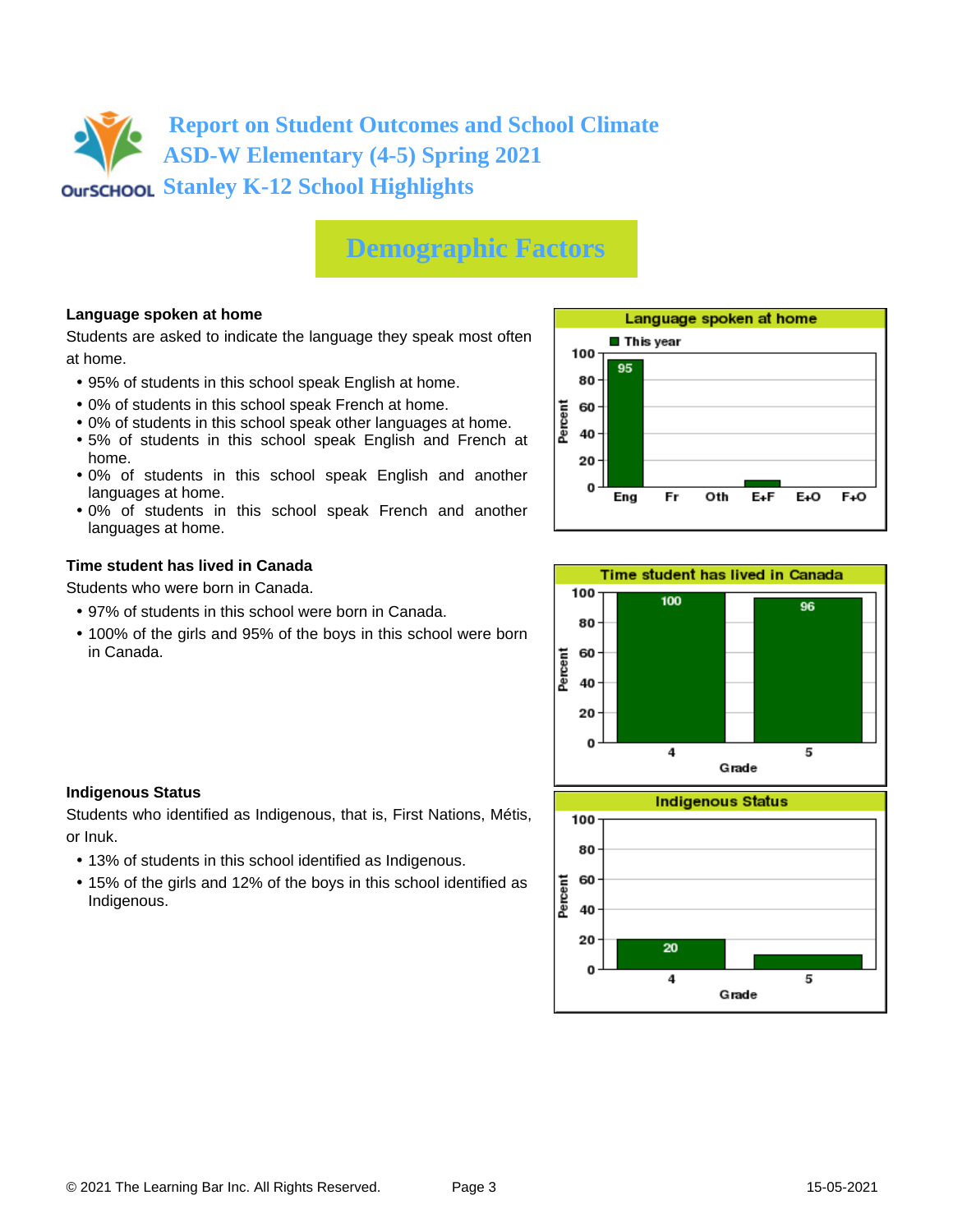

## **Demographic Factors**

#### **Instructional Environment**

The percentage of students learning at home, at school, or a combination of both.

• 77% of students in this school are learning at school. 3% of students in this school are learning at home. 20% of students in this school are learning both at school and at home.

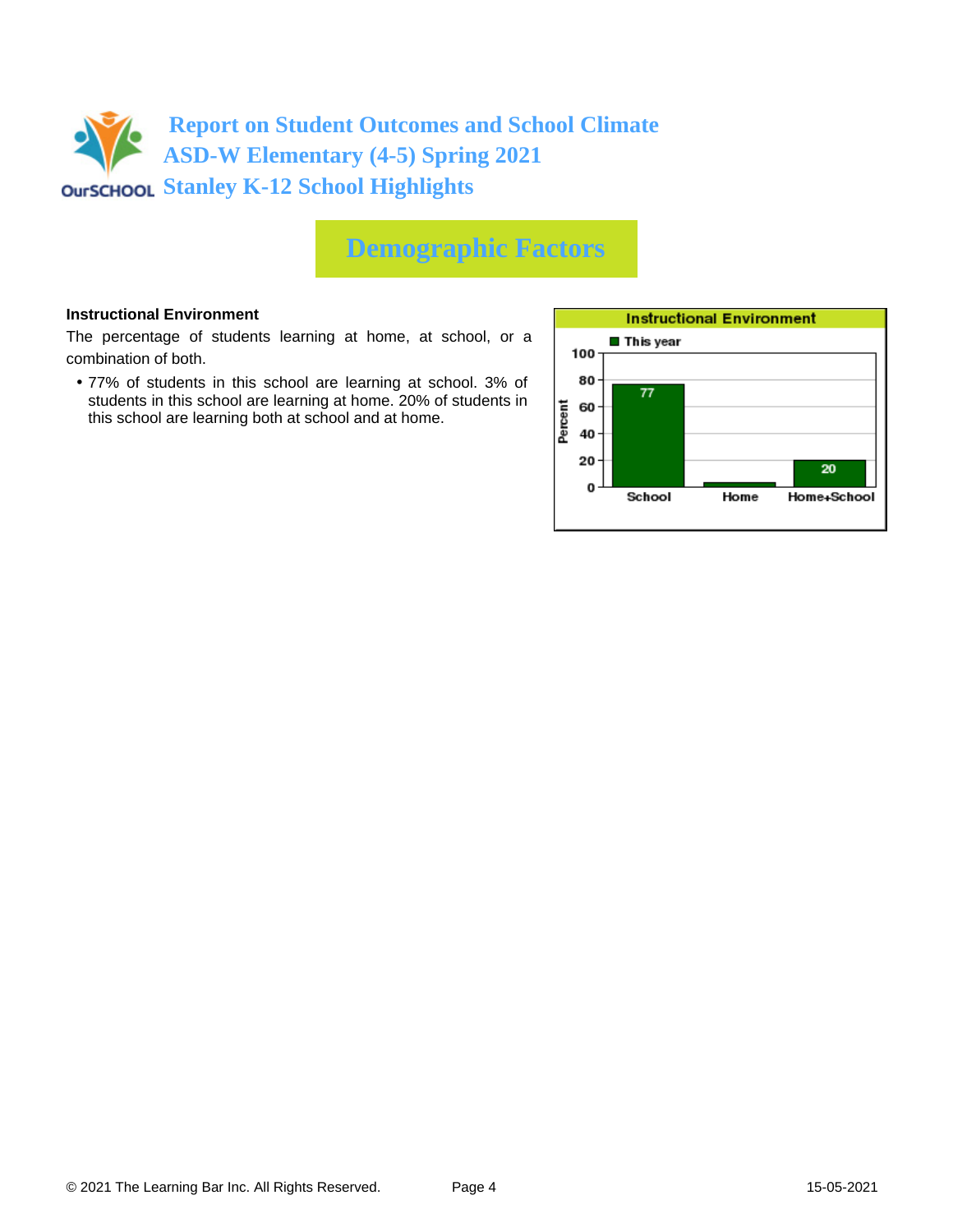

**Custom Measure**

### **% Enrolled in FSL (NB EECD)**

Enrolled in FSL - NB EECD Custom Question

The percentage of students that indicated they were enrolled in French Immersion.

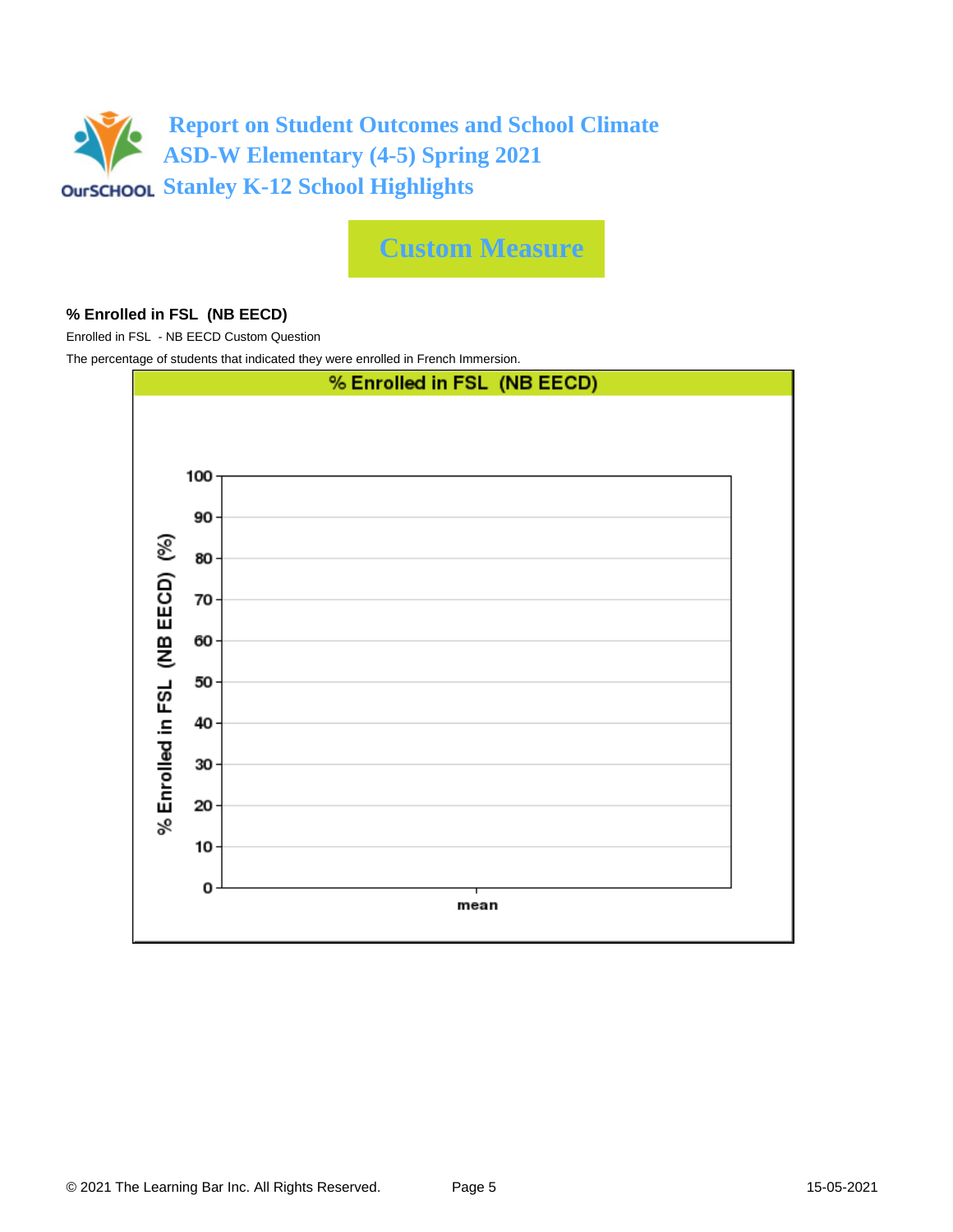

## **Multiple Choice Question**

**Students were asked: "My Teacher gives me feedback and helps me set goals for my learning."**

- **Never or Hardly Ever (Never)**
- **About Once a Week (Once)**
- **About 2-3 Times a Week (2to3)**
- **Almost Every Day (Almos)**
- **Every Day (Daily)**